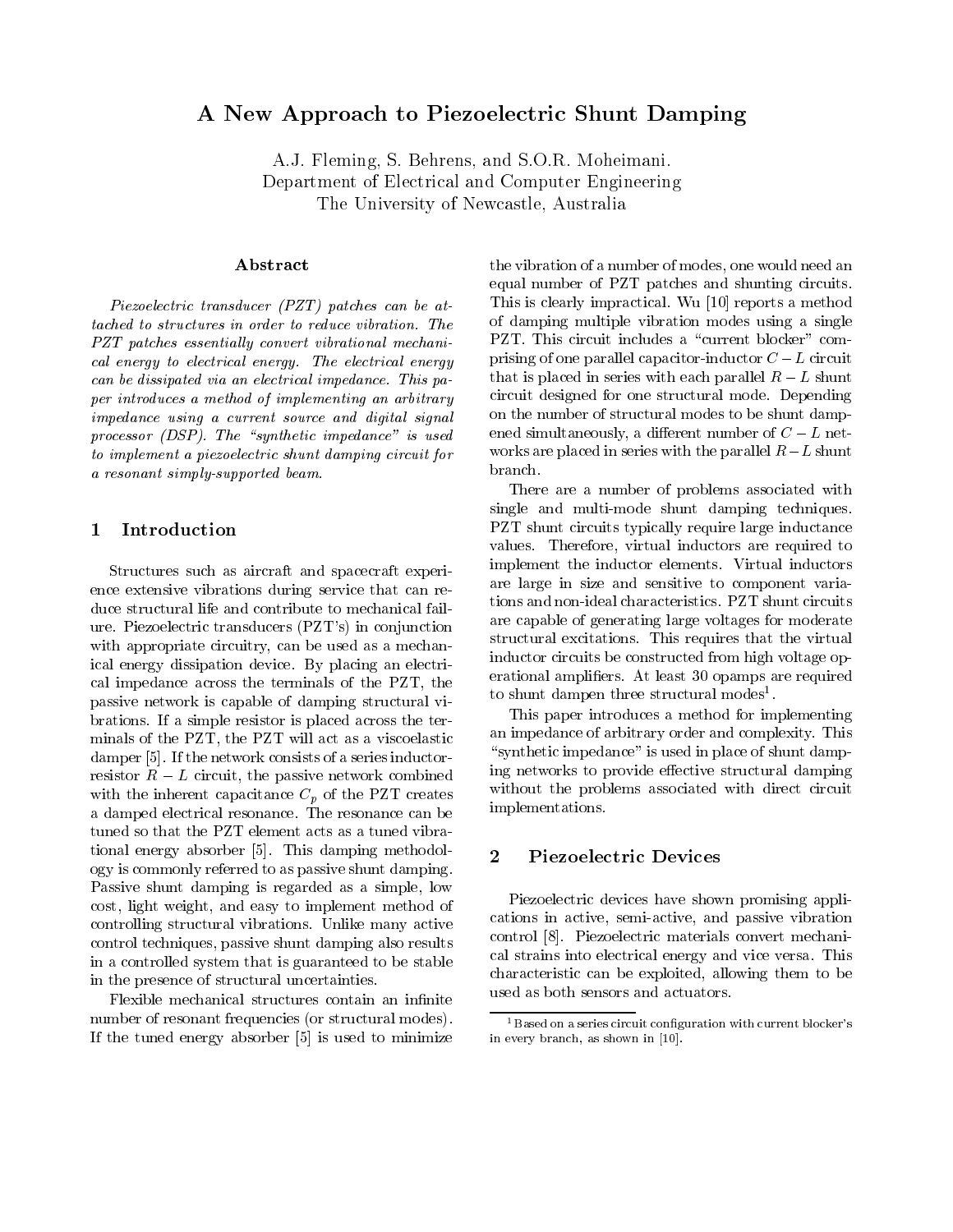## 2.1 Piezoelectricity

Piezoelectricity was discovered by Pierre and Jacques Curie in 1880. It is the phenomenon in which certain crystalline substances develop an electric field when subjected to pressure/forces, or conversely, exhibit a mechanical deformation when subjected to an electric field. This reciprocal coupling between mechanical and electrical energy renders piezoelectric materials useful in many applications including active, semi-active and passive vibration control.

The piezoelectric effect is found only in crystals having no center of symmetry. Examples include quartz, Rochelle Salt and synthetic polycrystalline ceramics; polyvinylfuoride (PVDF) and lead-zirconatetitanate (PZT). The last two are commonly used in vibration control.

The piezoelectric effect is based on the elastic deformation of electric dipoles in a materials crystal lattice. If an external mechanical force deforms the crystal, an electric field and hence a charge distribution at the crystal's surface is generated. This effect is termed the direct piezoelectric or "sensory effect". Applying an electrical field causes a deformation of the dipoles, leading to a constant volume strain of the crystal. This is termed the inverse piezoelectric or "actuator effect".

### 2.2 Piezoelectric Modeling

Piezoelectric crystals have a three-dimensional structure, i.e. crystal deformation occurs in 3 dimensions. Practical mechanical uses only require the effect in one or two dimensions, this can be approximated by manufacturing piezoelectric patches with a large length and width to thickness ratio.



Figure 1: Piezoelectric model.

Piezoelectric transducers behave electrically like a capacitor  $C_p$  and mechanical like a stiff spring [2]. It is common practice to model the piezoelectric element as a capacitor  $C_p$  in series with a voltage source dependent on the dynamics of the resonant structure [4]. An example of the piezoelectric model is shown in Figure 1.

### 3Piezoelectric Shunt Damping

Shunt damping methodologies are often grouped into two broad categories, single and multi-mode. Single mode shunt damping techniques are simple but damp only one structural mode for every PZT. Multiple mode shunt damping techniques require more complicated shunt circuits but are capable of damping many modes.

### 3.1 Single Mode Shunt Damping

Single mode damping was designed to reduce the magnitude of one structural mode [3, 6]. Two examples of single mode damping are shown in Figure 2, parallel and series shunt damping respectively. Shunting with a  $R-L$  circuit introduces an electrical resonance. This can be tuned to one structural mode in a manner analogous to a mechanical vibration absorber. Single mode damping can be applied to reduce several structural modes with the use of many piezoelectric patches and damping circuits.



Figure 2: Examples of single mode shunts: (a) parallel case and (b) series case.

Problems may result if these piezoelectric patches are bonded to or imbedded in the structure. First, the structure may not have sufficient room to accommodate all of the patches. Second, if there is insufficient room, the structure may be altered or weakened when the piezoelectric patches are applied. In addition, a large number of patches can increase the structural weight, making it unsuitable for applications such as aerospace.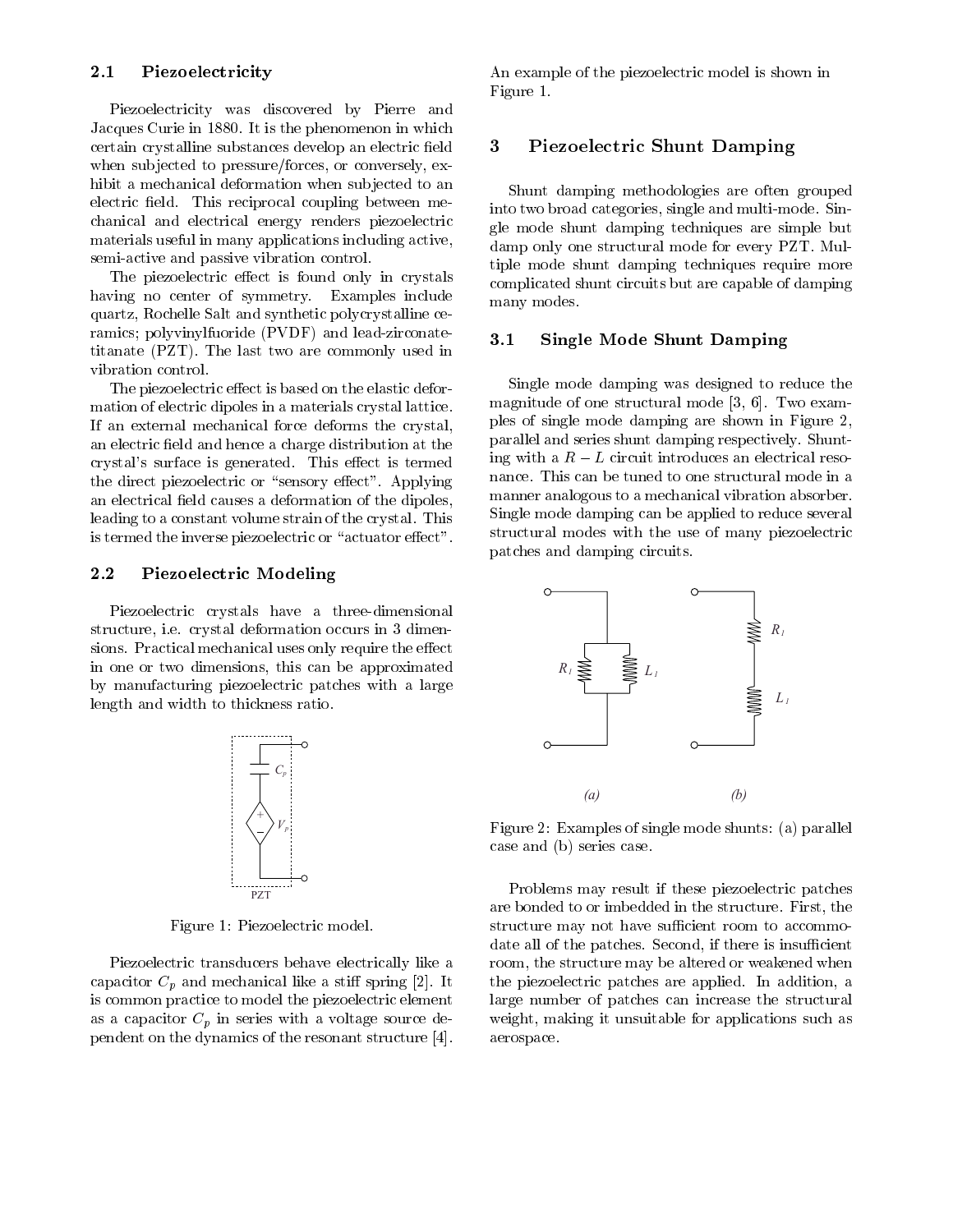## 3.2 Multiple Mode Shunt Damping

To alleviate the problems associated with single mode damping, multi-mode shunt damping has been introduced; i.e. the use of one piezoelectric patch to damp several structural modes. There are two common circuit configurations for multi-mode shunt damping, parallel and series. Examples of these two configurations are shown below in Figure 3. There are other examples of multi-mode shunt damping but these will not be discussed in this paper.



Figure 3: Examples of multiple mode shunts: (a) parallel case [10] and (b) series case.

The principle of multi-mode shunt damping is to insert a current "blocking" circuit  $[9, 10, 11, 12]$  in series with each shunt branch. In Figure 3, the "blocking" circuit consists of capacitor and inductor in parallel  $C_3$ -L<sub>3</sub>. The number of antiresonant circuits in each R-L shunt branch depends on the number of structural modes to be shunt damped simultaneously. Each R-L shunt branch is designed to dampen only one structural mode. For example,  $R_1 - L_1$  in Figure 3 is tuned to resonate at  $\omega_1$ , the resonant frequency of the first structural mode to be damped.  $R_2-L_2$  is tuned to  $\omega_2$ , the second structural mode to be damped.

According to [10], the inductance values for the shunt circuits shown in Figure 3 can be calculated from the following expressions. It is assumed that  $\omega_1 < \omega_2$ .

$$
L_1 = \frac{1}{\omega_1^2 C_p} \tag{1}
$$

$$
L_2 = \frac{\left(L_1\tilde{L}_2 + \tilde{L}_2L_3 - L_1L_3 - \omega_2^2L_1\tilde{L}_2L_3C_3\right)}{\left(L_1 - \tilde{L}_2\right)(1 - \omega_2^2L_3C_3)} \quad (2)
$$

where  $L_2$  and  $L_3$  are

$$
\tilde{L}_2 = \frac{1}{\omega_2^2 C_p} \tag{3}
$$

$$
L_3 = \frac{1}{\omega_1^2 C_3}.\tag{4}
$$

 $C_p$  is the capacitance of the PZT.

#### $3.3$ **Implementation Difficulties**

Currently shunt damping circuits are implemented using a network of physical components. There are a number of problems associated with this "direct circuit" implementation, the foremost are listed below.

- Typically the shunt circuits require large inductor values (up to thousands of Henries). Virtual grounded inductors and virtual floating inductors (Riordan gyrators [7]) are required to implement the inductor elements. Such virtual implementations are typically poor representations of ideal inductors. They are large in size, difficult to tune, and are sensitive to component age, temperature, and non-ideal characteristics.
- Piezoelectric patches are capable of generating hundreds of volts for moderate structural excitations. This requires the entire circuit to be constructed from high voltage components. Further voltage limitations arise due to the internal gains of the virtual inductors.
- The minimum number of opamps required to implement the shunt damping circuit increases rapidly with the number of modes to be damped. Table 1 summarizes the minimum number of opamps required to implement a series configuration multi-mode shunt damping circuit with current blockers in every branch. The relationship between the number of opamps and the number of modes to be damped for this circuit conguration is given by  $Opamps = 2n + 4n(n - 1)$ , where n is the number of modes to be damped.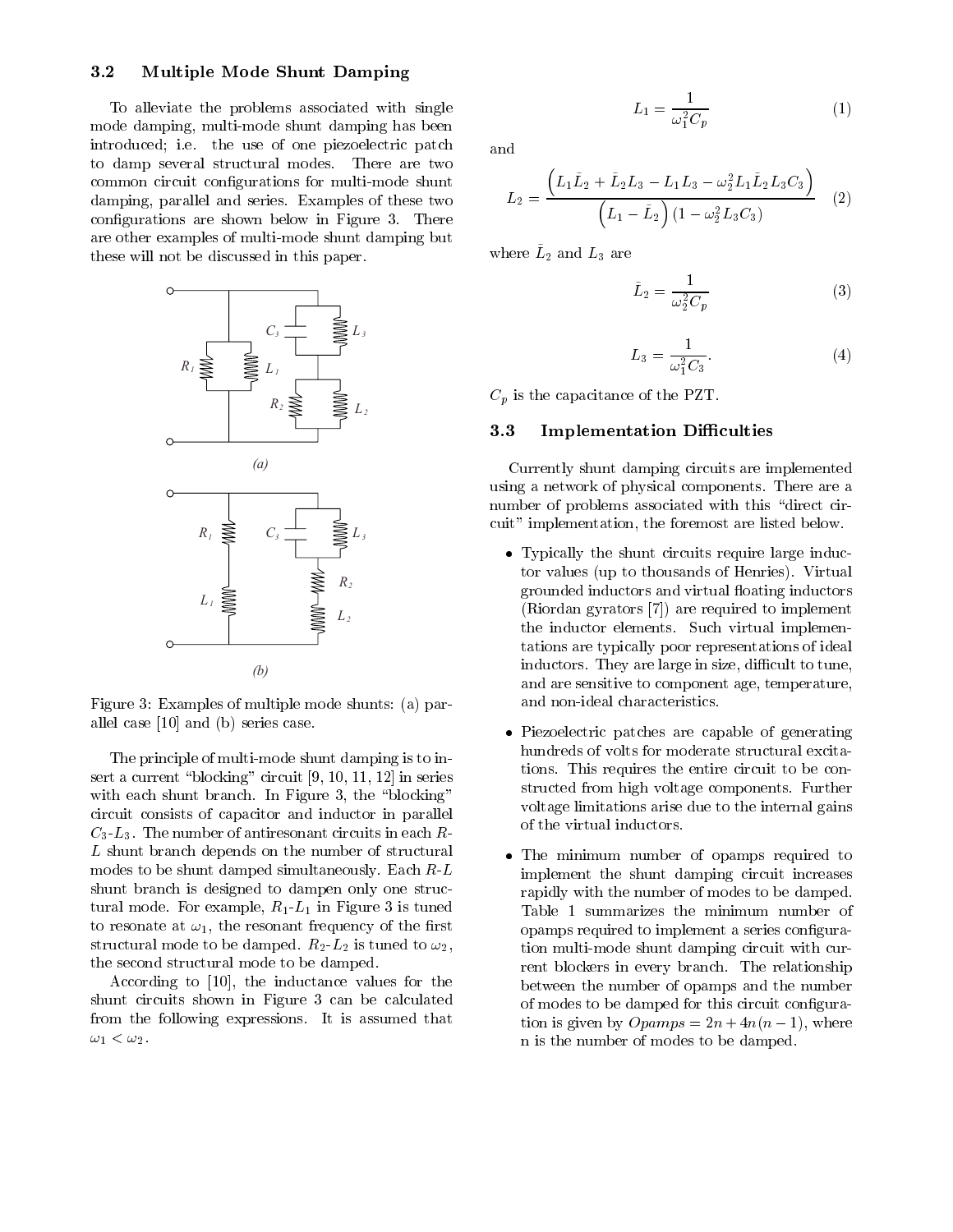| Modes to be damped   Required number of opamps |
|------------------------------------------------|
|                                                |
|                                                |
|                                                |
|                                                |

Table 1: Number of opamps vs number of modes to be damped.

### 4 Implementation of Shunt Damping **Circuits**

It should be clear from previous sections that although the concept of multi-mode shunt damping is useful, implementation difficulties make its application somewhat limited. This section introduces a new method of implementing the complicated shunt circuit using only a few opamps, one resistor, and a digital signal processor (DSP).

### 4.1 The Synthetic Impedance

We define a "synthetic impedance" as a two terminal device that has an arbitrary relationship between voltage and current at its terminals. The functionality is shown in Figure 4, where:

$$
i_z(t) = f(v_z(t))\tag{5}
$$

This can be made to synthesize any network of physical components by fixing  $i_z$  to be the output of a linear transfer function of  $v_z$ . i.e.

$$
I_z(s) = Y(s)V_z(s) \tag{6}
$$

where  $Y(s) = \frac{Z(s)}{Z(s)}$  and  $Z(s)$  is the impedance to be seen from the terminals.



Figure 4: Synthetic impedance functionality.

### Example 1 Synthesizing a Series  $R - L$ Impedance

Consider the circuit diagram shown in Figure 5. Suppose that it is desired to synthesize the L and R



Figure 5: Ideal test circuit.

thus  $Y(s) = \frac{1}{L_s + R}$ .  $Y(s)$  can be implemented using an analog low pass filter with gain or a DSP. In this example the  $dSPACE<sup>2</sup>$  DSP system is used to simulate the transfer function in real time (any other suitable DSP system may be used). The implementation of the voltage controlled current source is shown in Figure 6. To verify correct operation, the frequency response was measured between the source voltage  $V_c$ , and the synthetic impedance  $V_z$ . This is plotted along with the theoretical response in Figure 7. A more detailed discussion of the implementation follows in later sections.



Figure 6: Test circuit with synthetic impedance.

## 4.2 Circuit Diagram / Transfer Function. Interconnection Equivalence

In Example 1,  $Y(s)$  is formed analytically by calculating the complex admittance of the network. In practical situations where there may be a large number of shunt circuit elements, it is desirable to "redraw"

<sup>&</sup>lt;sup>2</sup>A real time DSP package for prototyping control systems.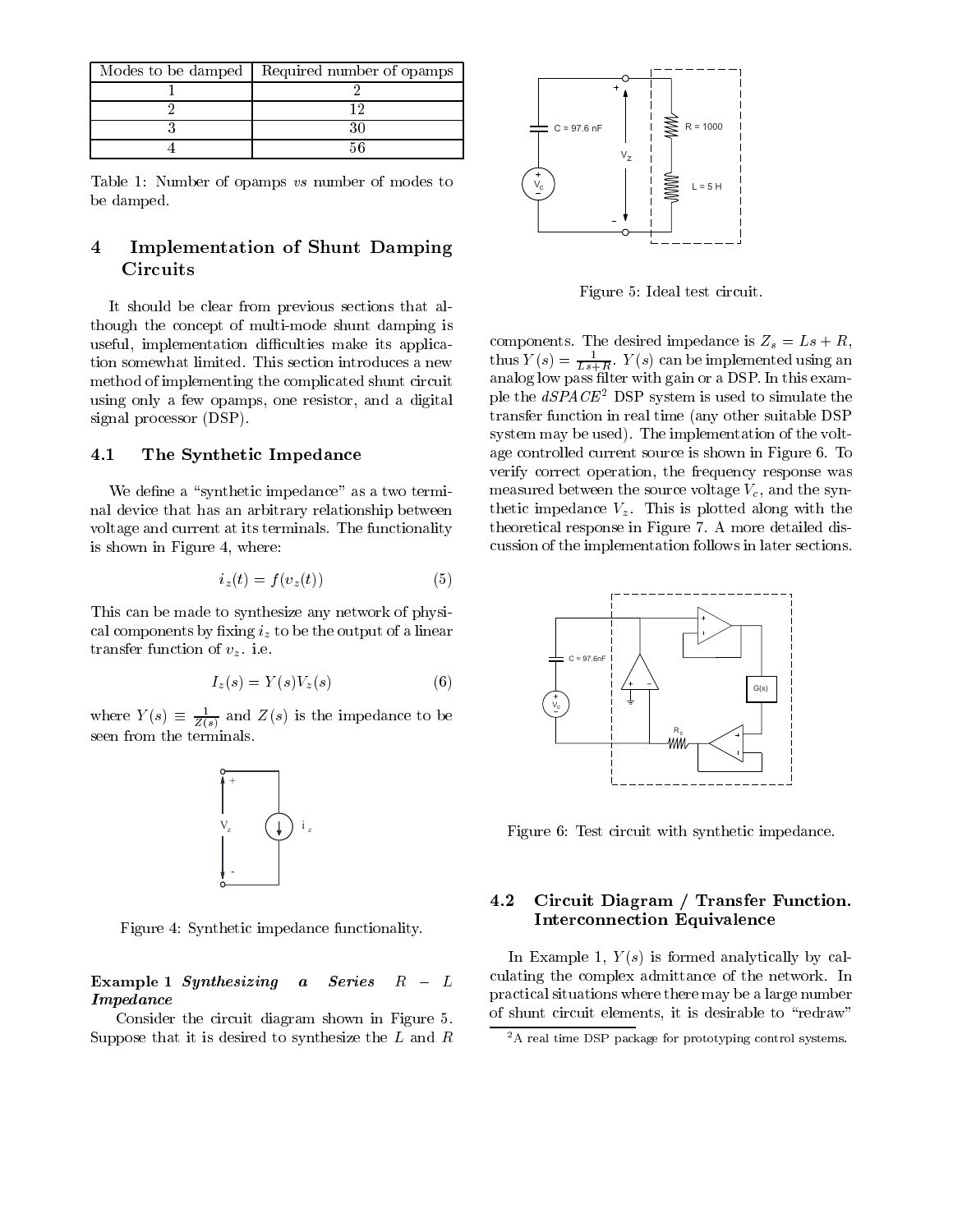

Figure 7: Theoretical  $(-)$  and experimental  $(...)$  frequency response.

 $t$  as a transfer function block diagram so that  $\alpha$  that diagram so that  $\alpha$ the overall  $\frac{r}{input(s)}$  relationship is equal to Y (s). This can simplify the process of writing DSP algorithms. Moreover, if a graphical compilation package such as the Real Time Workshop for MATLAB is available, the need for any transfer function derivations or algorithm coding is completely removed.

Two transformations of interest are shown in Figures 8 and 9. These can be combined to find an equivalent transfer function form for any network of impedances.

Parallel circuit equivalence. Consider the parallel network components  $Z_1, Z_2, \ldots, Z_i$  as shown in Figure 8. The terminal impedance and admittance of this network is:

$$
Z_T(s) = (\frac{1}{Z_1} + \frac{1}{Z_2} + \ldots + \frac{1}{Z_i})^{-1}
$$
 (7)

$$
Y_T(s) = \frac{1}{Z_1} + \frac{1}{Z_2} + \ldots + \frac{1}{Z_i} \tag{8}
$$

Now consider the transfer function block diagram also shown in Figure 8.

$$
G(s) = \frac{T(s)}{R(s)} = \frac{1}{Z_1} + \frac{1}{Z_2} + \dots + \frac{1}{Z_i}
$$
 (9)

It is noted that  $Y_T(s)$  and  $G(s)$  (Equations 8 and 9) are identical. Therefore, if a synthetic impedance (shown in Figure 6) is implemented with a transfer function equal to  $G(s)$ , the impedance seen from the terminals will be identical to the impedance of the parallel network shown in Figure 8 (with impedance  $Z_T(s)$  given by Equation 7).

Series circuit equivalence. Consider the series network components  $Z_1, Z_2, \ldots, Z_i$  as shown in Figure 9. The terminal impedance and admittance of this network is:

$$
Z_T(s) = Z_1 + Z_2 + \ldots + Z_i \tag{10}
$$

$$
Y_T(s) = \frac{1}{Z_1 + Z_2 + \ldots + Z_i} \tag{11}
$$

Now consider the transfer function block diagram also shown in Figure 9

$$
G(s) = \frac{T(s)}{R(s)} = \frac{\frac{1}{Z_1}}{1 + \frac{1}{Z_1}Z_2 + \ldots + \frac{1}{Z_1}Z_i}
$$
 (12)

$$
G(s) = \frac{1}{Z_1 + Z_2 + \ldots + Z_i} \tag{13}
$$

It is noted that  $Y_T(s)$  and  $G(s)$  (Equations 11 and 13) are identical. Therefore, if a synthetic impedance (shown in Figure 6) is implemented with a transfer function equal to  $G(s)$ , the impedance seen from the terminals will be identical to the impedance of the series network shown in Figure 9 (with impedance  $Z_T(s)$ ) given by Equation 10).



Figure 8: Parallel equivalence.



Figure 9: Series equivalence.

### 5 Synthesis of Piezoelectric Shunt Damping Circuits

A synthetic impedance that implements the multimode shunt damping circuit shown in Figure 3 (b) will now be designed.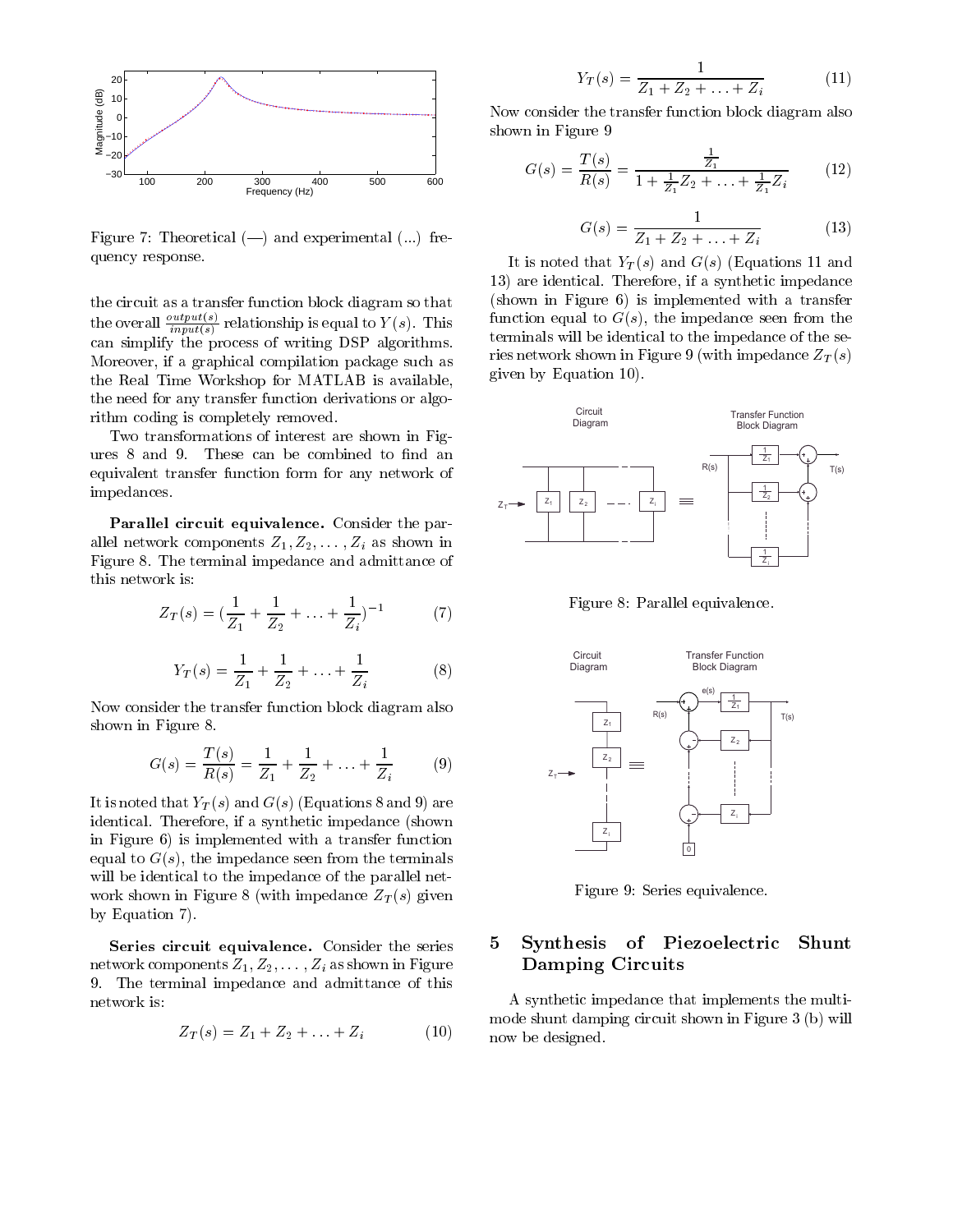The implementing circuit is shown in Figure 10, this is similar to the example implementation shown in Figure 6. A voltage controlled current source constructed from a single opamp is used together with  $buffer/amplifiers$  and a DSP system to simulate an impedance. The two unity gain buffers are replaced with non-inverting amplifiers of gain  $\frac{1}{10}$  and TU. This retains the functionality while allowing the DSP system to operate at a voltage 10 times less than that dealt with by the current source and buffer/amplifiers. A voltage protection device is placed at the input to the DSP analog to digital converter. The only required high voltage components are now the buffer/amplifier and current source opamp. The resistor  $R_c$  sets the transconductance gain of the system. In order to minimize quantization error a reasonable portion of the digital to analog converters range should be utilized. A larger resistor requires a larger voltage to provide a specied current. To maintain a unity transconductance, a gain equal to the value of the resistance  $R_c$ should be placed internally in the DSP algorithm or in series with a transfer function block diagram.



Figure 10: Synthetic impedance implementation.

As discussed in Section 4.2 there are two approaches 6.1 to designing the DSP algorithm. The first involves deriving the admittance transfer function of the network then implementing the time domain response on the DSP. The second approach, using a graphical compilation package does not require any derivations or coding and will be used here. The circuit of Figure 3 (b) is 'redrawn' in Simulink<sup>3</sup> as a transfer function block diagram using the rules described in Section 4.2. The resulting Simulink block diagram is shown in Figure 11. The Real Time Workshop for Matlab is now invoked to compile the Simulink diagram into executable code. This is downloaded onto the DSP hardware<sup>4</sup> and executed in real time. The sampling time of the digital

system is 80  $kHz$ .



Figure 11: Admittance transfer function.

#### 6Experimental Results

To validate the synthetic impedance, shunt damping experiments were performed on a simplysupported piezoelectric laminated beam, i.e. a mechanically resonant structure. The experimental setup is shown in Figure 12.



Figure 12: Piezoelectric laminated simply-supported beam.

### Experimental Setup

The simply supported beam is a uniform aluminum beam of rectangular cross section with experimentally pinned boundary conditions at both ends. A pair of piezoelectric ceramic patches (PIC151) are attached symmetrically to either side of the beam surface. One patch is used as an actuator and the other as a shunting layer. Experimental beam and piezoelectric parameters are summarized in Tables 2 and 3.

The synthetic impedance is now used in place of the passive network shown in Figure 3 (b). As discussed in Section 5, the circuit is redrawn as a transfer function block diagram then compiled using the MATLAB Real Time Workshop. The resulting DSP application is downloaded and executed on the dSPACE ds1103 DSP board.

<sup>3</sup>A graphical simulation environment for Matlab.

<sup>&</sup>lt;sup>4</sup>The target processing hardware is the dSPACE ds1103 processing and I/O board.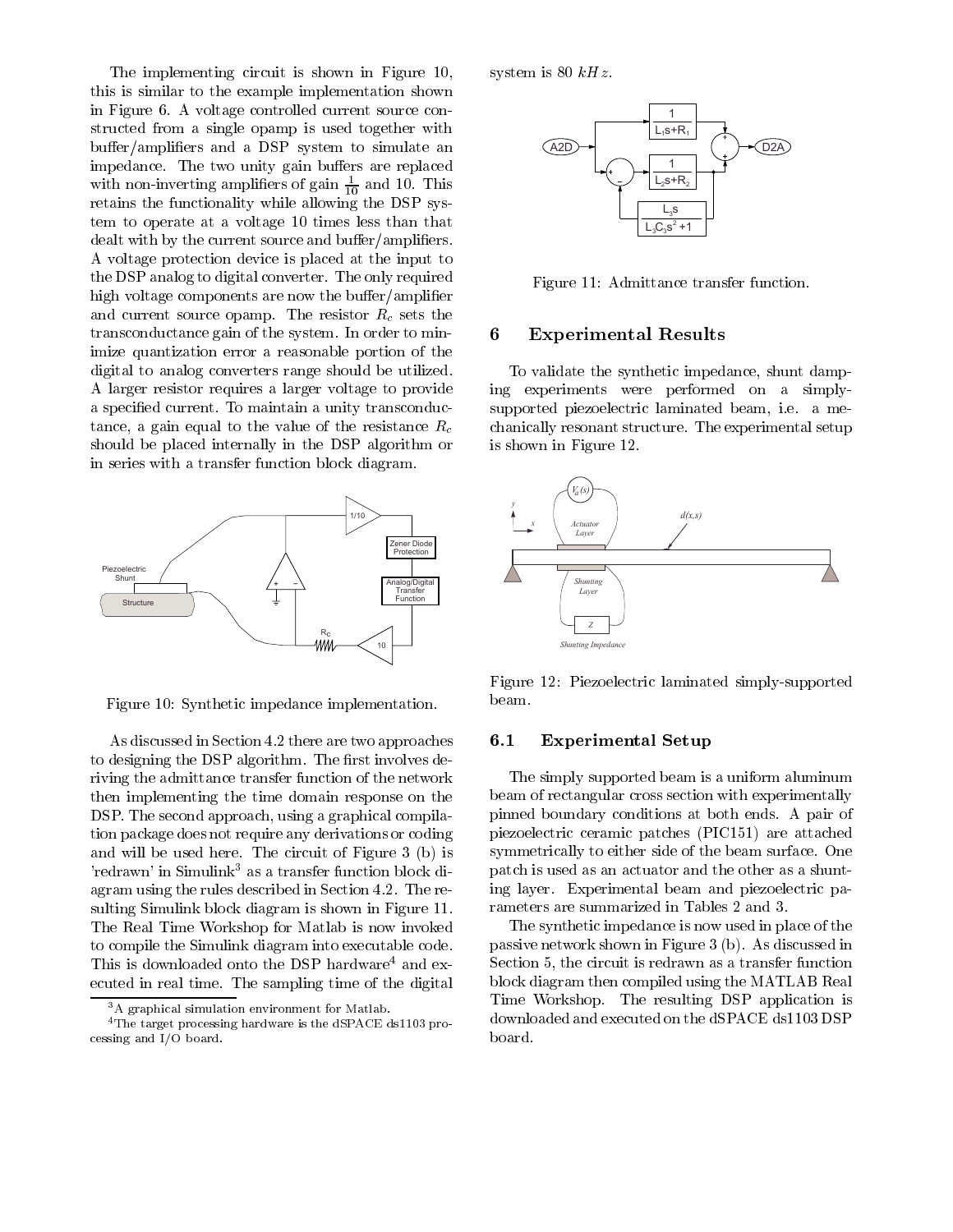| Length, $L$           | $0.6\;m$                 |
|-----------------------|--------------------------|
| Width, $w_b$          | $0.05$ $m$               |
| Thickness, $h_b$      | $0.003 \; m$             |
| Youngs Modulus, $E_b$ | $65 \times 10^9 \ N/m^2$ |
| Density, $\rho$       | $2650\ kg/m^2$           |

Table 2: Parameters of the simply-supported beam.

| Length                               | 0.070 m                     | Ŧ    |
|--------------------------------------|-----------------------------|------|
| Charge Constant, $d_{31}$            | $-210 \times 10^{-12}$ m/V  | per. |
| Voltage Constant, $g_{31}$           | $-11.5 \times 10^{-3} Vm/N$ | plad |
| Coupling Coefficient, $k_{31}$       | 0.340                       | bea  |
| $\overline{\text{Capacitance}}, C_p$ | $0.105 \mu F$               | are  |
| Width, $w_s w_a$                     | 0.025 m                     |      |
| Thickness, $h_s$ $h_a$               | $0.25 \times 10^{-3}$ m     |      |
| Youngs Modulus, $E_s E_a$            | $63 \times 10^9 \ N/m^2$    |      |

Table 3: Parameters of the PIC151 piezoelectric patches.

Burr-Brown OPA445AP opamps are used in the construction of the current source and  $buffer/amplifiers, these have a supply voltage limit of$  $+/- 45 V$ .

The component values for the implemented shunt circuit were derived from Equations (1), (2), (4), and experimentally determined values for  $\omega_1$  and  $\omega_2$ . The capacitance parameter  $C_3$  is arbitrary and is chosen to be 100 $nF$ . The resistance values  $R_1$  and  $R_2$  are calculated using the method described in [1]. This method the resulting damped system  $\frac{d(x=0.170,s)}{V_a(s)}$ , where  $d(x,s)$ is the displacement of a point  $x \in \mathfrak{m}$  from the end of the beam, and  $V_a(s)$  is the applied actuator voltage. A summary of the resulting component values is shown in Table 4.

### 6.2 Results

To examine the damping performance of the synthetic impedance, the piezoelectric actuator is used to

| $L_{\rm 1}$ | 43 H             |
|-------------|------------------|
| L2          | 23.9 H           |
| $L_{\rm 3}$ | 45.2 H           |
| $R_1$       | $1543\ \Omega$   |
| $R_{\rm 2}$ | 1145 $\Omega$    |
|             | $100 \text{ nF}$ |

Table 4: Component values for the shunt circuit shown in Figure 3 (b).

excite the beam. The frequency response can now be measured between the applied actuator voltage  $V_a(s)$ and the displacement of a point on the beam  $d(x, s)$ . The displacement measurement is performed using a Polytec Scanning Laser Vibrometer (PSV-300). This instrument utilizes the Doppler shift of reflected laser light from a moving target to derive the acceleration, velocity, and displacement of the target.

 $10\degree$  V  $m/N$  | placement at a point 170  $mm$  from the end of the Figure 13 shows the frequency response of the experimental beam from applied actuator voltage to disbeam. Both uncontrolled and shunt damped responses are shown.



Figure 13: Frequency response of the experimental beam  $\overline{\mathcal{X}}$ . (...) Uncontrolled, (--) Passive damping. Van Serbian Serbian Serbian Serbian Serbian Serbian Serbian Serbian Serbian Serbian Serbian Serbian Serbian Se



Figure 14: Step response of the experimental beam.

Passive shunt damping using the synthetic impedance results in the second and third structural modes being damped by 22 and 18 dB respectively. A direct circuit implementation of the same shunt circuit, on the same experimental apparatus, results in a peak damping performance of 19.4 and 14.8 dB [1]. It is noted that simulations performed in [1] using ideal